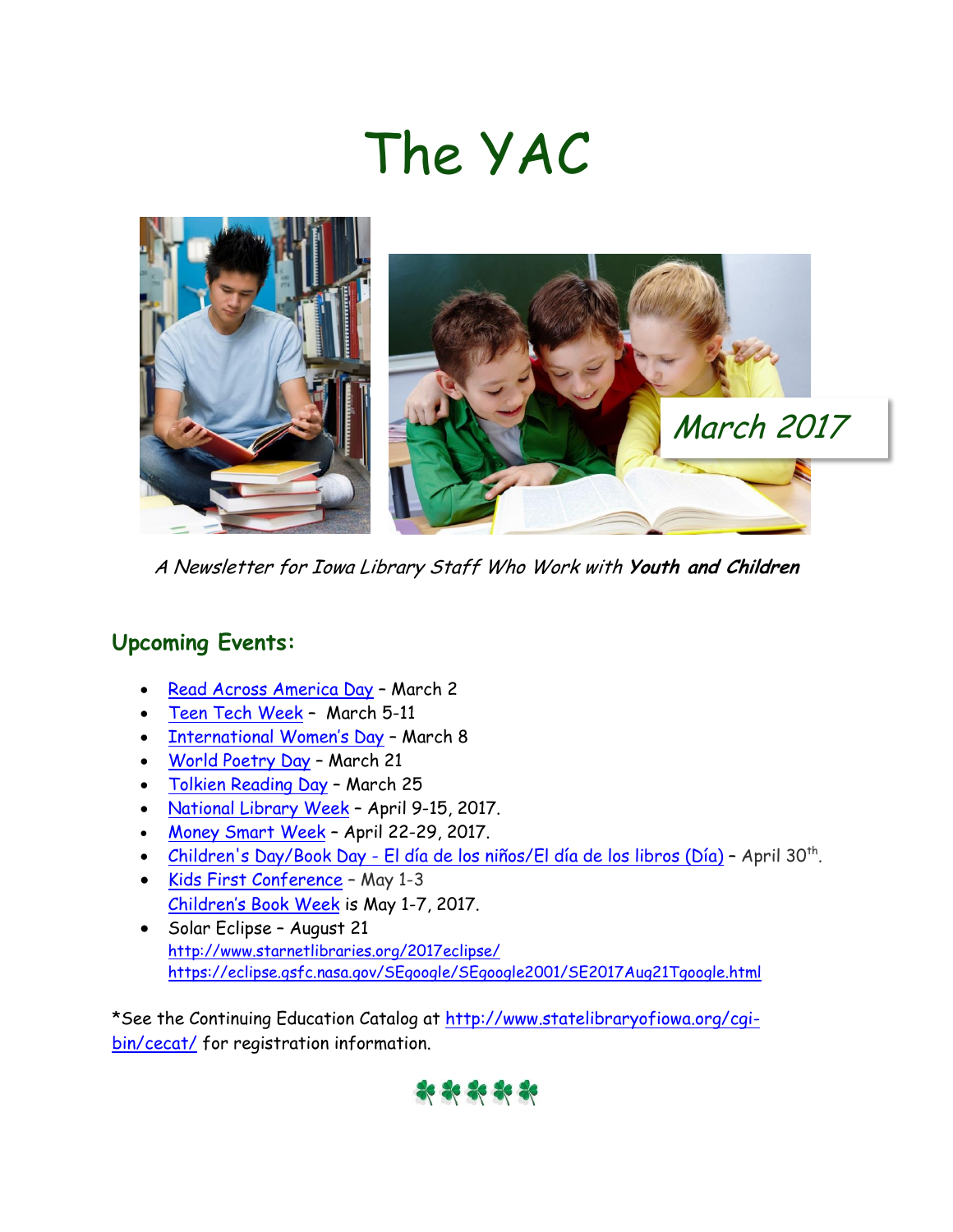#### **Occasions for Special Displays/Program Themes in May:**

- May is "Get Caught Reading" Month <http://www.getcaughtreading.org/>
- $\bullet$  4 The 19<sup>th</sup> Amendment to the Constitution was passed in 1920 giving women the right to vote.
- 5 Leo Lionni's Birthday
- 7-13 Teacher Appreciation Week <http://www.pta.org/thankateacher>
- 22 Mister Rogers' Neighborhood premiered in 1967 & Birthday of Arnold Lobel
- 27 Masking Tape was patented in 1930 Make masking tape art! For example: [http://theimaginationtree.com/2012/03/tape](http://theimaginationtree.com/2012/03/tape-resist-art.html)[resist-art.html](http://theimaginationtree.com/2012/03/tape-resist-art.html)

#### **Occasions for Special Displays/Program Themes in June:**

- **June is GLBT Book Month** <http://www.ala.org/glbtrt/glbt-book-month>
- 3 First U.S. Space Walk in 1965
- 8 Ice Cream was first sold commercially in the U.S. in 1786
- 9 Donald Duck was "born" in 1934
- 11 Birthday of Robert Munsch
- 24 Birthday of Jean Marzollo
- 28 Paul Bunyan Day
- 29 Read David Wiesner's book June 29, 1999

## **Creative Programming**

**App Time** – This idea comes from the Plano (Texas) Public Library: Every storytime introduces a new concept (numbers, animal sounds, etc.) using traditional flannel boards and books. Then the leader recommends 2 related apps to the parents & caregivers.

Another fun idea comes from the Lindenhurst Memorial Library in New York: Their **"Tech Take Apart Day"** is a popular program involving teen volunteers. Children in elementary grades (along with their caregivers) take apart electronic devices – broken computers, telephones and small appliances to find out about their component parts.

Have a retirement home near your library? Shawn Hinger, a school librarian in Athens, Georgia recently began a program called **"Open Books, Open Doors"** to recruit residents of a nearby retirement community to help struggling readers.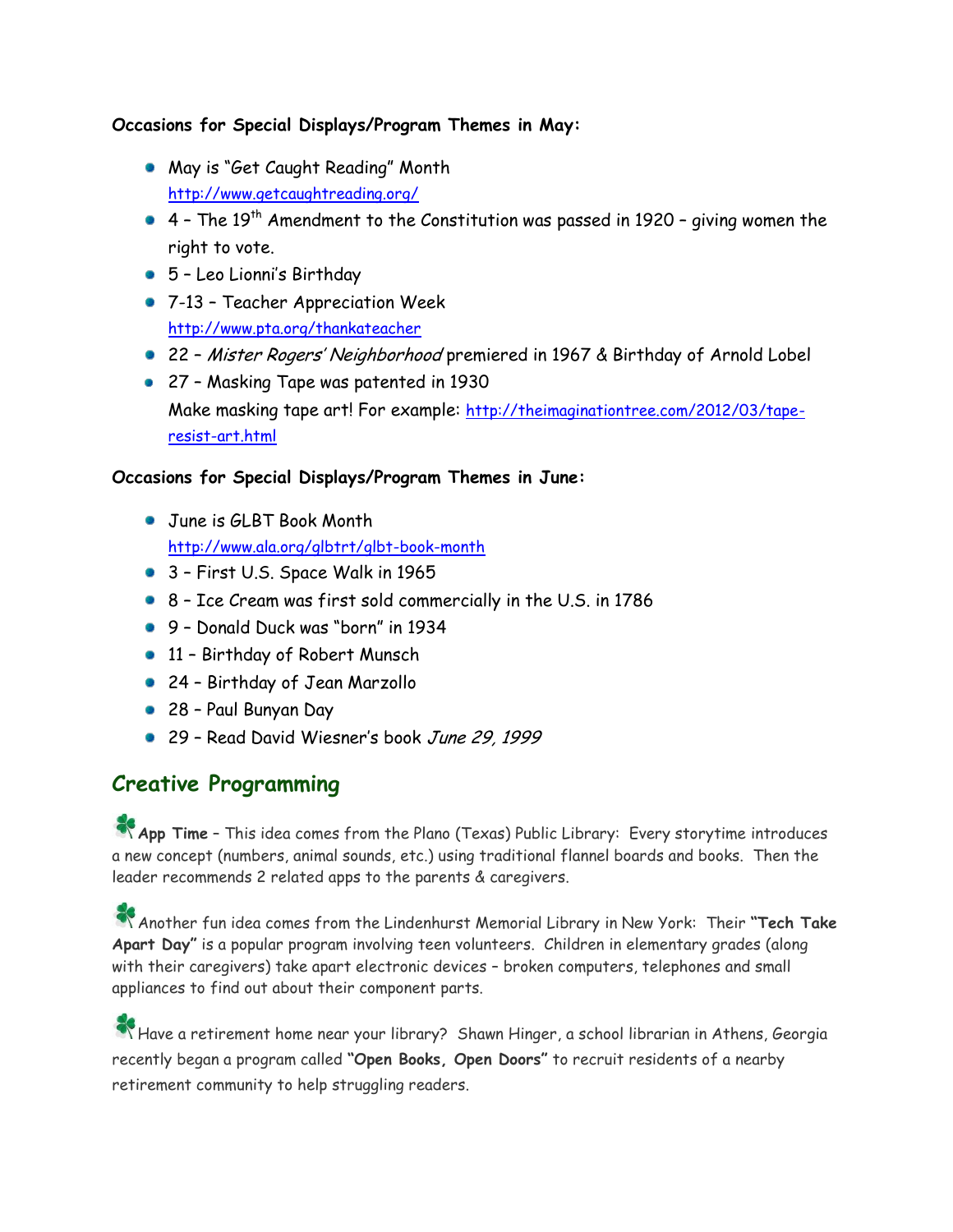Hinger also plans Maker space activities that teach sustainability: Planting an herb garden and beginning a compost pile.

**Anji Play** is an early childhood curriculum from Anji County, China. Based on the principles of Love, Risk, Joy, Engagement and Reflection, this curriculum is quickly becoming popular worldwide and libraries are incorporating the principles into their programming.

Also called "True Play," the curriculum allows children to play as they choose with a variety of basic materials such as blocks or sand in environments that have minimal structure. Natural surroundings are preferred. Adults simply observe and support without directing the activities. At the end of each session, children reflect on what they've created and experienced verbally or through drawing.

See<http://www.anjiplay.com/> for more information.

**Create Your Own Holiday**: What young person doesn't like a celebration? Ask your group of teens or tweens what they would like to celebrate -- they might wish to celebrate a favorite author's birthday, the anniversary of an important event, or an appreciation of some common invention. Have participants do some background research and present the case for their suggestions – including ideas for decorations and activities. Vote on the most exciting and feasible idea to carry out.

## **Celebrating Día on April 30**

El día de los niños/El día de los libros (Día) or Children's Day/Book Day is held annually on April 30. In 1996, author Pat Mora proposed linking the Mexican celebration of Children's Day (El Día Del Niño) with literacy awareness to found El día de los niños/El día de los libros. Of course, literacy awareness continues all year, so you can choose any day to celebrate!

Links:

- Día: Diversity in Action -- <http://dia.ala.org/>
- ALSC Resource Book for Día <http://dia.ala.org/sites/default/files/resources/DiaResourceGuide.pdf>
- Día Press Kit (watch for updates!) <http://www.ala.org/news/mediapresscenter/presskits/diapk>
- Pat Mora's Día planning booklet -- <http://www.patmora.com/dia-planning-booklet/>
- Recorded webinar from the State Library of Iowa [http://www.statelibraryofiowa.org/ld/c-d/continuing-ed/conted-ials/archives](http://www.statelibraryofiowa.org/ld/c-d/continuing-ed/conted-ials/archives-webinar/many-child-dia)[webinar/many-child-dia](http://www.statelibraryofiowa.org/ld/c-d/continuing-ed/conted-ials/archives-webinar/many-child-dia)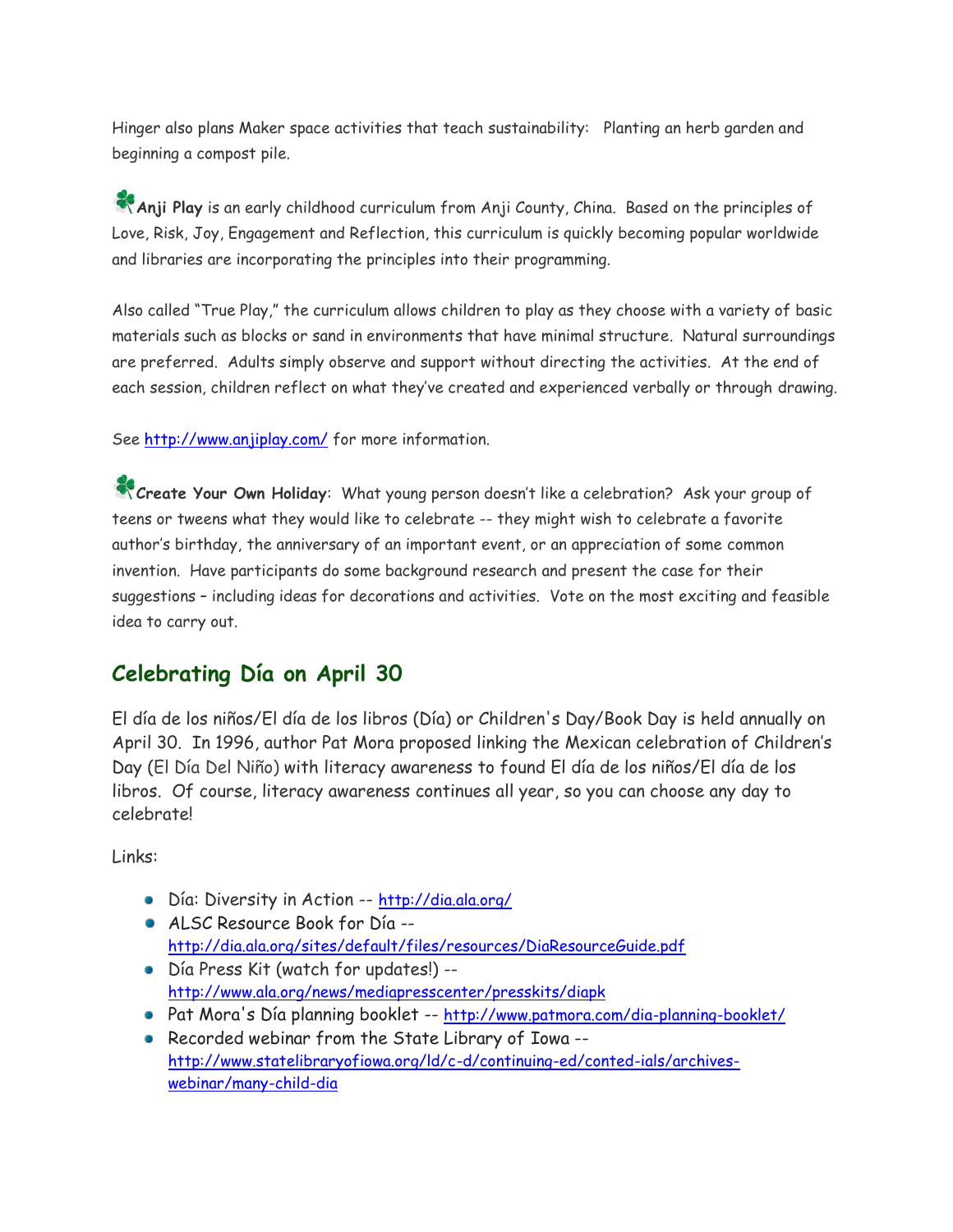**For crafts and activities,** you might borrow ideas from Cinco de Mayo, Day of the Dead, and Hispanic Heritage Month that you find online. Here are just a few suggestions:

- Castanet from paper plate and buttons [http://www.firstpalette.com/Craft\\_themes/Music/castanet](http://www.firstpalette.com/Craft_themes/Music/castanets/castanets.html) [s/castanets.html](http://www.firstpalette.com/Craft_themes/Music/castanets/castanets.html)
- Maracas made from plastic eggs taped between two spoons (and more!): [http://www.njfamily.com/Great-Cinco-](http://www.njfamily.com/Great-Cinco-De-Mayo-Crafts-for-Kids/)[De-Mayo-Crafts-for-Kids/](http://www.njfamily.com/Great-Cinco-De-Mayo-Crafts-for-Kids/)
- Serape bookmarks (example at right) All you need are strips of stiff paper, straight edges (rulers, etc.) and markers. Tip: Add the black accent lines last!



## **Kids First**

This year's Kids First Conference will be held on May 1 & 2 with a post-conference on May 3. The location is the Holiday Inn Des Moines Airport at 6111 Fleur Drive in Des Moines. You can reserve your hotel rooms at the \$95 conference rate by calling 515-287-2400 or 800-248-4013. Just ask for the Kids First rate. Rooms are available for Sunday, Monday and Tuesday nights.

Featured speakers include "Miss Carole" Stephens of Macaroni Soup, Linda Braun of Librarians & Educators Online, author Candace Fleming, and Newbery Award-winning author Kelly Barnhill.

As in recent years, we plan to have a Crafts room including an altered books contest. So, start working on your altered book entry and watch for details!

The post-conference is a training called "Askable Adults Matter" with Council Bluffs Public Library Teen Services Manager Anna Hartmann. The registration form and details about the Conference are posted on the State Library website at [http://www.statelibraryofiowa.org/ld/t-z/youthservices/kidsfirst%202011/kids-first-2017.](http://www.statelibraryofiowa.org/ld/t-z/youthservices/kidsfirst%202011/kids-first-2017) 

# **Dialogic Reading and Storytime**

Dialogic Reading simply means having a conversation with your young listeners as you read aloud to them. This includes allowing them to interrupt when something in the story reminds them of real events in their lives. It also means asking thoughtful questions that help them think about the story – not so much questions to prove that they are listening or to test their knowledge of letters or vocabulary. Open-ended questions -- like "What do you think will happen to the little puppy?" or "What is Billy doing in this next picture?" - are better than question with one-word answers.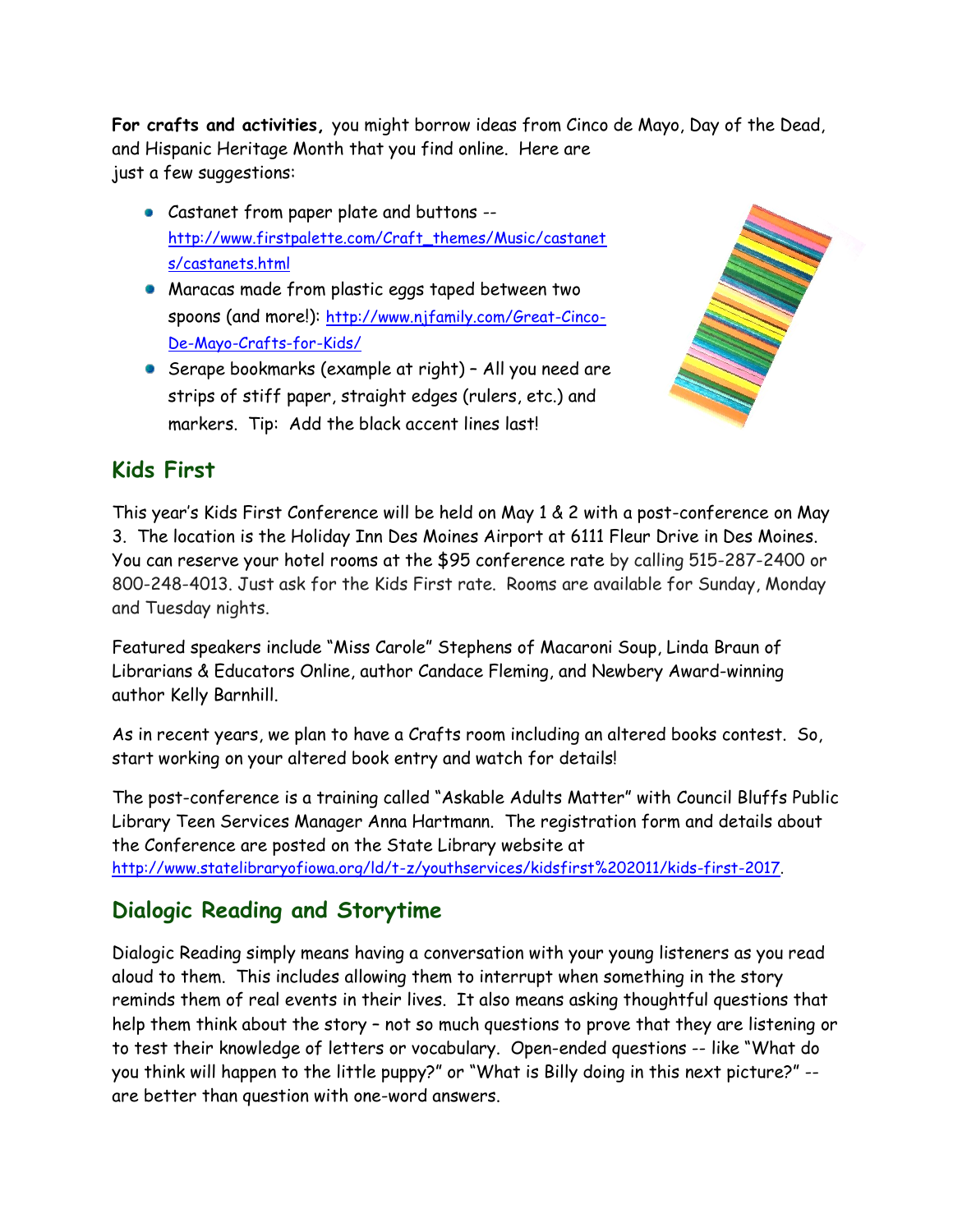Sometimes reading the same book at several storytimes allows the children to be the storytellers and the adult to become the listener.

Sequence is important as children retell a story. Flannel board pieces or other visual aids may help the children keep story events in order.

As always, the goal is to inspire a love of reading. Children will love reading if they can connect stories with their own lives, if reading time is relaxed, and if they have a chance to talk about what they read or what is read to them.



## **Odds & Ends**

#### ▪**Turn Down the Background Noise!**

A new study indicates that background speech from television, radio or several people talking simultaneously may affect toddlers' language learning. The results demonstrate that word recognition is made more difficult with such auditory interference. Previous studies have shown that the average young child is exposed to nearly 4 hours each day of background noise from television. It is suggested that this practice reduces interaction between the child and caregiver, interferes with the child's concentration and lowers the child's performance on tasks that require thinking.

The following links provide more detailed information:

- <http://onlinelibrary.wiley.com/doi/10.1111/cdev.12559/abstract>
- <https://www.ncbi.nlm.nih.gov/pmc/articles/PMC3757288/>
- [http://www.npr.org/sections/health-shots/2012/10/01/162097132/researchers-say-kids](http://www.npr.org/sections/health-shots/2012/10/01/162097132/researchers-say-kids-are-exposed-to-startling-amounts-of-background-tv)[are-exposed-to-startling-amounts-of-background-tv](http://www.npr.org/sections/health-shots/2012/10/01/162097132/researchers-say-kids-are-exposed-to-startling-amounts-of-background-tv)

#### **▪Learning to Talk on the Playground**

Studies suggest that there is a 30-million-word gap between low- and upper-income children. That is, poor children hear, understand, and use many fewer words. A campaign in Oakland, California is bringing this message to area parks. Along with standard playground equipment, the park features white panels with cute illustrations and phrases like "let's talk about feelings" and "let's talk about food." The hope is that the panels will encourage caregivers and older siblings to start conversations with young children as they play. This seems like an idea that might be adapted to any area where children are playing – including the library!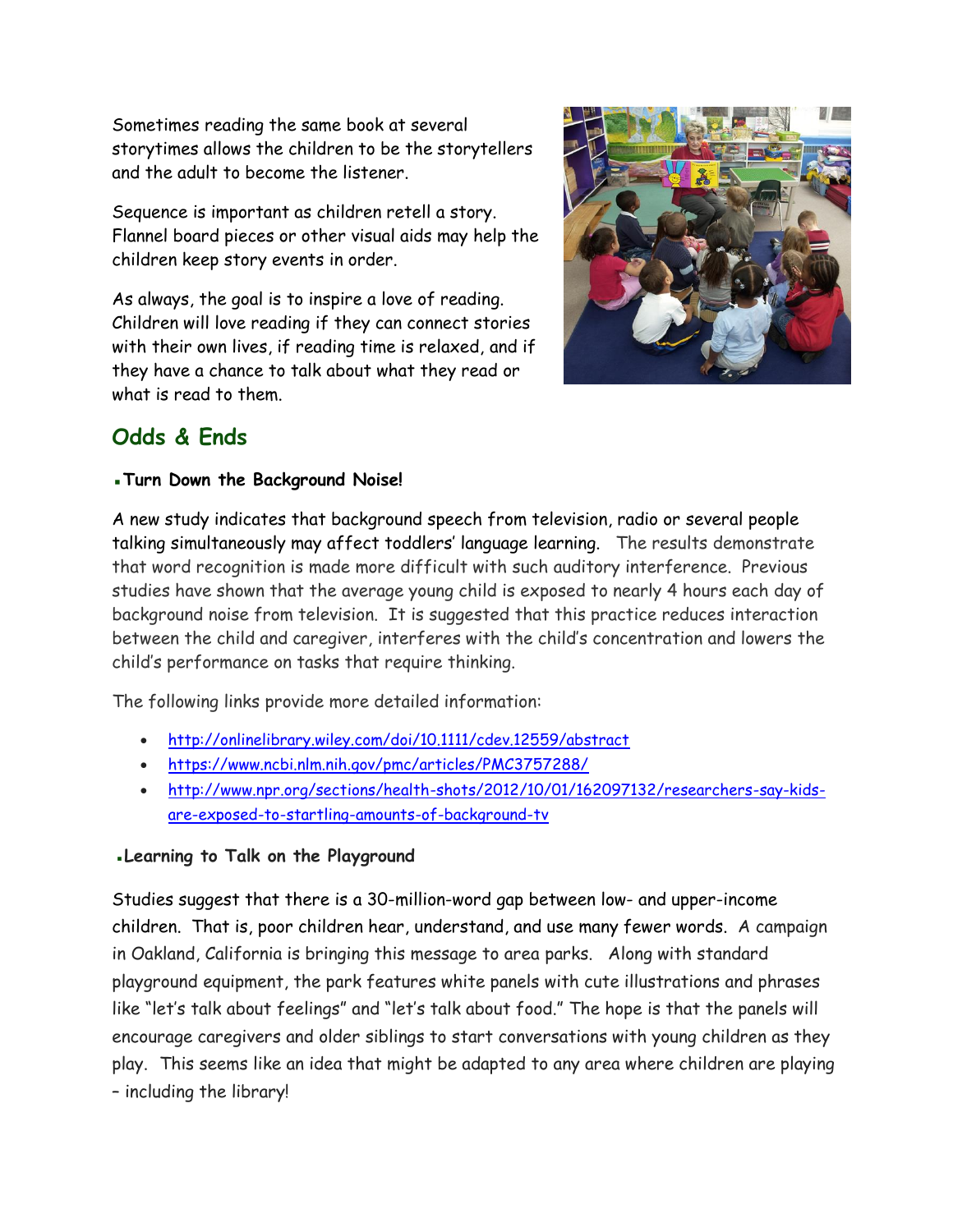Read more about it (and see photos of the panels) at:

[http://www.theatlantic.com/education/archive/2016/12/the-playground-where-babies-learn-to](http://www.theatlantic.com/education/archive/2016/12/the-playground-where-babies-learn-to-talk/509420/)[talk/509420/](http://www.theatlantic.com/education/archive/2016/12/the-playground-where-babies-learn-to-talk/509420/)

▪**Two Free Webinars from the University of Wisconsin-Madison**

April 4 at 12 p.m. CST: **Cheap and Easy: An Introduction to Passive Programming** Emily Wichman ('02), Manager, Williamsburg Branch, Clermont County (OH) Public Library

April 25 at 12 p.m. CST: **More than Storytime: Outreach to Childcare Centers and Preschools**

Amy Commers ('08), Youth Services Librarian at the City of South St. Paul (MN) Public Library

Read full descriptions: <https://slis.wisc.edu/continuing-education/free-webinars/>

▪**Little Golden Books** (a division of Random House) launched on October 1, 1942 – making this year the 75<sup>th</sup> anniversary of their publication. The website at [http://www.littlegoldenbooks.com](http://www.littlegoldenbooks.com/) has lots of interesting history (and opportunities to reminisce) along with some printable activities for the children.

▪**Great printable infographic on "How to Spot Fake News"** - <http://blogs.ifla.org/lpa/files/2017/01/How-to-Spot-Fake-News.pdf>

▪**March Early Literacy Activity Calendar (and more) from Upstart:** <http://ideas.demco.com/blog/>

▪**The Ezra Jack Keats Foundation has created Mini-Grants** of up to \$500 for public schools and public libraries to fund projects that foster creative expression, working together and interaction with a diverse community. For more detailed information, see [http://www.ezra-jack-keats.org/section/ezra-jack-keats-mini-grant-program-for-public-libraries](http://www.ezra-jack-keats.org/section/ezra-jack-keats-mini-grant-program-for-public-libraries-public-schools/)[public-schools/](http://www.ezra-jack-keats.org/section/ezra-jack-keats-mini-grant-program-for-public-libraries-public-schools/). The deadline is March 31st.

**Easy Melted Snowman Craft for Spring**